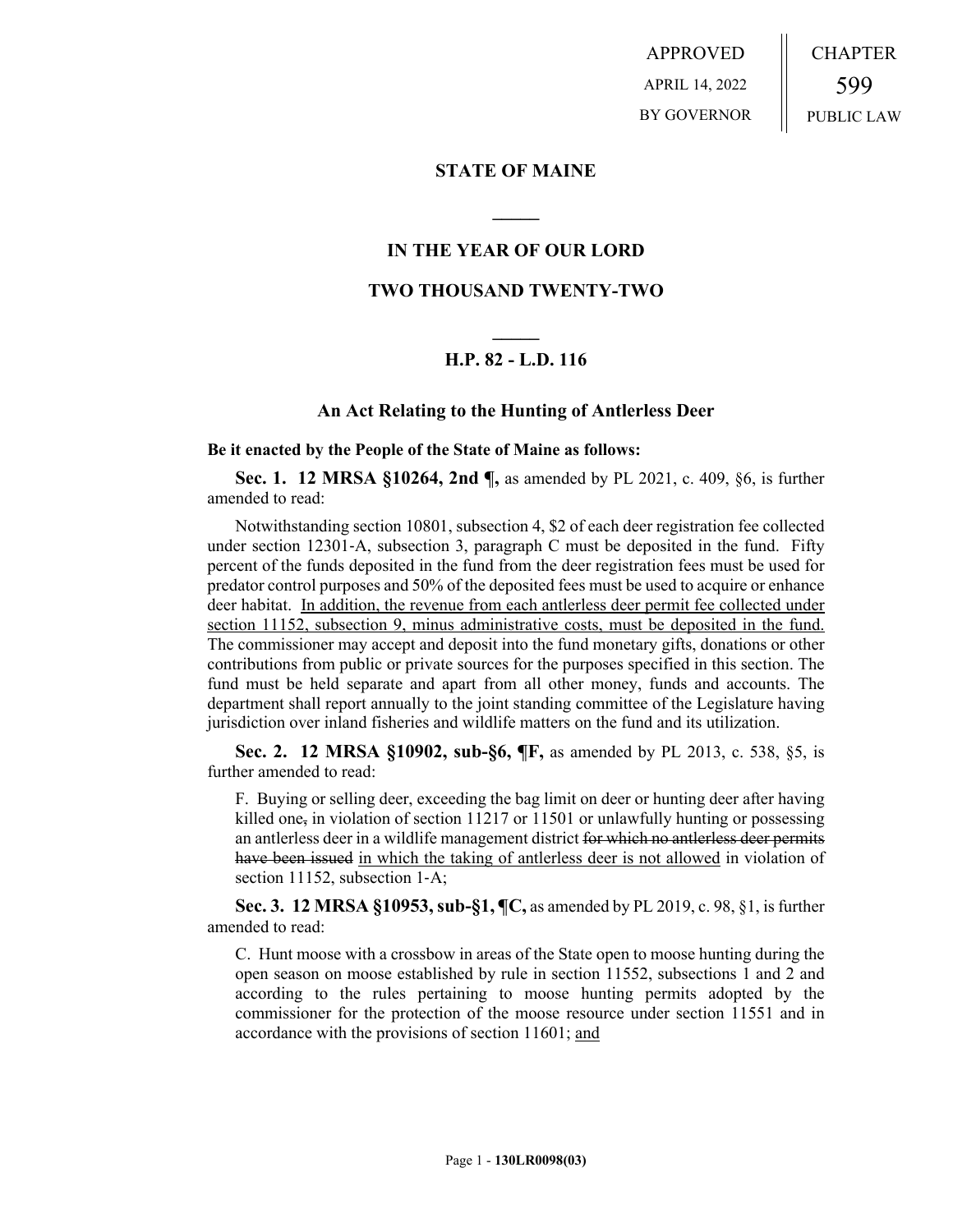**Sec. 4. 12 MRSA §10953, sub-§1, ¶D,** as amended by PL 2019, c. 98, §1, is further amended to read:

D. Hunt deer with a crossbow during the open firearm season on deer as provided in section  $11401$ ;

**Sec. 5. 12 MRSA §10953, sub-§1, ¶E,** as amended by PL 2019, c. 637, §2, is repealed.

**Sec. 6. 12 MRSA §10953, sub-§1, ¶F,** as enacted by PL 2019, c. 98, §1, is repealed.

**Sec. 7. 12 MRSA §10953, sub-§1-C,** as amended by PL 2019, c. 637, §3, is further amended to read:

**1-C. Hunting with a crossbow; 65 years of age or older.** A person 65 years of age or older who meets the eligibility requirements of sections 11105, 11106 and 11162 may hunt a wild bird or a wild animal with a crossbow during any open season on that wild bird or wild animal subject to this Part and may take an antlerless deer with a crossbow during the regular archery-only deer hunting season without an antlerless deer permit issued in accordance with section 11152.

**Sec. 8. 12 MRSA §11109-A, sub-§2-A,** as enacted by PL 2019, c. 116, §2, is amended to read:

**2-A. Antlerless deer permit.** A super pack license includes:

A. An antlerless deer permit as provided under section 11152, except that it is valid only for antlerless deer in wildlife management districts in which at least 3,500 2,000 antlerless deer permits are issued. No more than 2.5% of those antlerless deer permits may be in the form of a super pack license. The commissioner shall implement a system for issuing antlerless deer permits under this paragraph; and

B. An opportunity to enter a bonus antlerless-only an antlerless deer permit lottery established by the commissioner by rule pursuant to section 11152.

If a super pack licensee obtains an antlerless deer permit pursuant to paragraph A, that person is not eligible to obtain an antlerless deer permit through an antlerless deer permit lottery established by the commissioner pursuant to section 11152.

**Sec. 9. 12 MRSA §11109-A, sub-§3, ¶A,** as enacted by PL 2007, c. 163, §1 and affected by §3, is amended to read:

A. One deer during either the regular open firearm season or the regular archery-only archery season or the special muzzle-loading season in accordance with sections 11401, 11403 and 11404, respectively;

**Sec. 10. 12 MRSA §11110, sub-§1,** as amended by PL 2017, c. 379, §1, is further amended to read:

**1. Transfer permitted.** A person who has been assigned a designated hunting area, zone or season by the department for purposes of hunting a game animal moose may exchange that designated zone, area or season with another person assigned a different hunting zone, area or season for the same game animal for purposes of hunting that same game animal moose. The department may assist in the exchange to ensure that the permit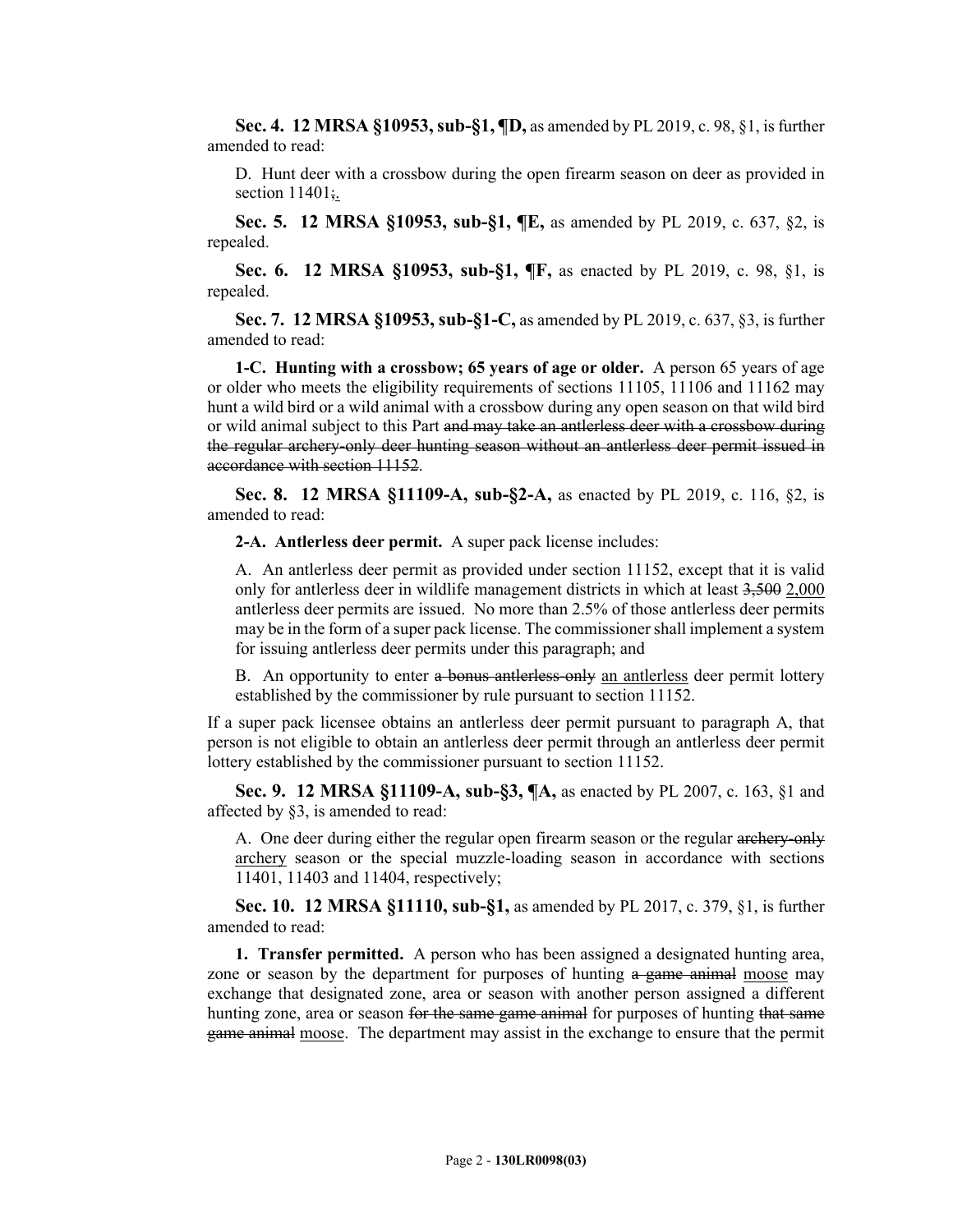holders meet the requirements of section 10756, but the State bears no responsibility for enforcing the terms of the exchange between the permit holders. The commissioner may adopt rules to implement this section. Rules adopted pursuant to this section are routine technical rules as defined in Title 5, chapter 375, subchapter 2-A.

**Sec. 11. 12 MRSA §11152,** as amended by PL 2019, c. 324, §2, is further amended to read:

### **§11152. Antlerless deer; regulation and authority to issue permits**

**1. Permit required.** Except as otherwise authorized pursuant to this Part, a person may not hunt antlerless deer as authorized in this section unless that person has a valid permit issued under this section or is hunting in an area that is designated by rule as open to the hunting of antlerless deer or either-sex deer without an antlerless deer permit.

A. Each day a person violates this subsection that person commits a Class E crime for which a minimum fine of \$50 and an amount equal to twice the applicable license fee must be imposed.

**1-A. Antlerless deer in wildlife management districts with no permits issued.**  Except as otherwise provided in this Part, a person may not hunt or possess an antlerless deer in a wildlife management district or a portion of a wildlife management district that does not have permits issued in which the taking of antlerless deer is not allowed. A person may possess in one of those districts an antlerless deer that has been lawfully registered taken in another district where permits have been issued antlerless deer may be legally taken.

A person that violates this subsection commits a Class D crime for which a minimum fine of \$1,000 must be imposed, and the court shall impose a sentencing alternative involving a term of imprisonment of at least 3 days, none of which may be suspended.

**2. Authority to regulate taking of antlerless deer.** The commissioner may regulate the taking of antlerless deer by rule within an area of the State as necessary to maintain deer populations in balance with available habitat if the demarcation of each area follows recognizable physical boundaries such as rivers, roads and railroad rights-of-way. This subsection does not apply to a person with a special antlerless deer permit under subsection 7.

**2-A. Authority to regulate taking of antlerless deer in certain areas within wildlife management districts where no permits are issued.** The commissioner may by rule issue permits in a designated geographical area within a wildlife management district where no antlerless deer permits are issued to maintain balanced deer populations. A designated geographical area under this subsection may consist of an entire town or other area but must have a demarcation of the area that follows recognizable physical boundaries such as rivers, roads and railroad rights-of-way.

**3. Rulemaking.** The commissioner may adopt rules necessary for the administration, implementation, enforcement and interpretation of this section, except that the commissioner is not authorized to establish an antlerless deer permit system lottery unless otherwise specified in this section. If the commissioner establishes by rule a lottery for issuing antlerless deer permits to eligible persons, the commissioner may also allow for the direct purchase of additional antlerless deer permits in certain wildlife management districts or portions of wildlife management districts as the commissioner finds necessary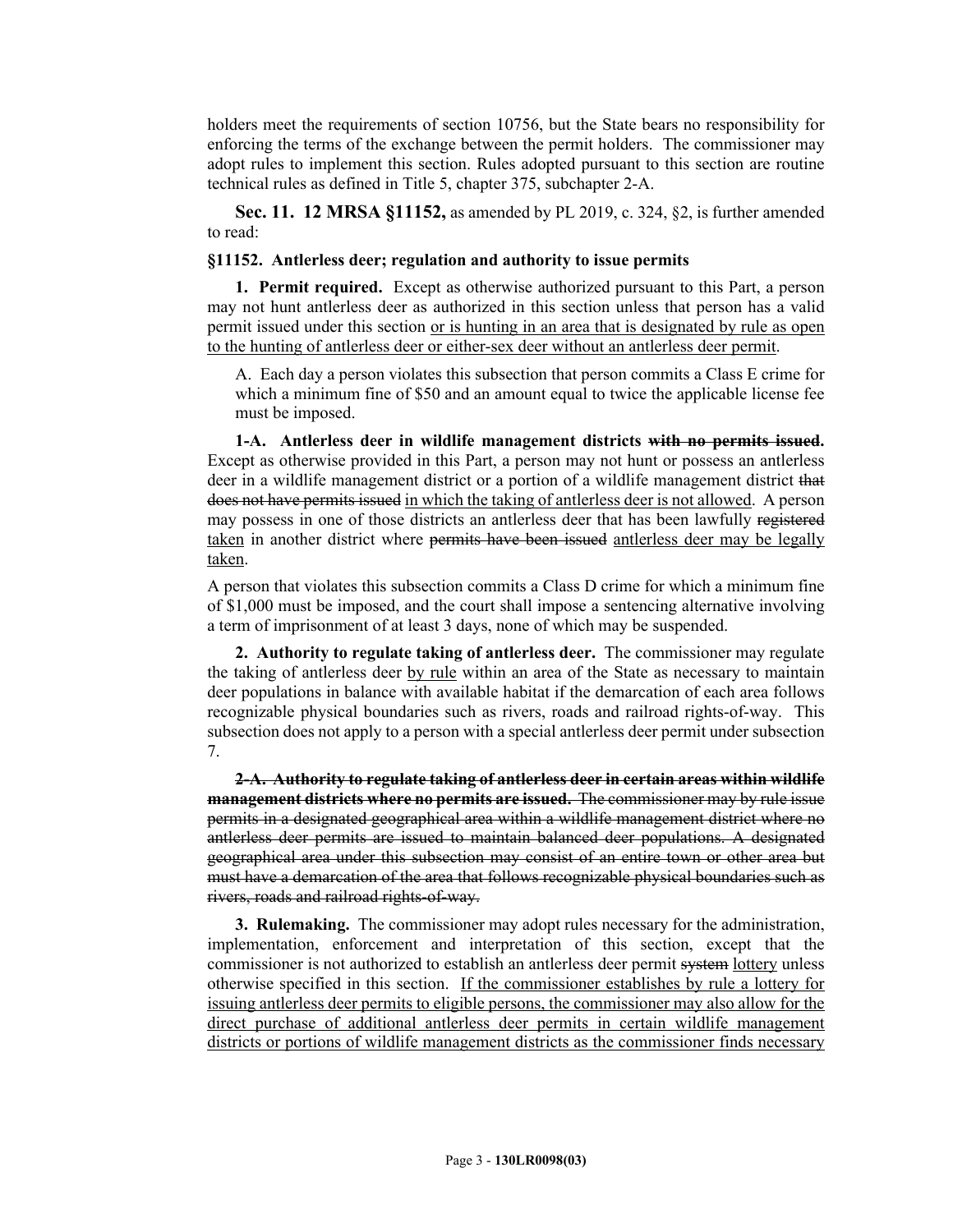to maintain balanced deer populations. The commissioner may appoint clerks or agents under section 10801 to process applications for permits issued under this section. A clerk or agent appointed by the commissioner to process applications shall charge a fee of \$2 for each application processed by that clerk or agent under this section. Rules adopted by the commissioner that provide for permits to be issued to nonresident hunters must provide that:

B. No more than 15% of the antlerless deer permits issued in any one district or in any one zone may be issued to nonresident hunters.

Rules adopted pursuant to this subsection are routine technical rules as defined in Title 5, chapter 375, subchapter 2‑A.

**4. Landowner consideration.** An antlerless deer permit system lottery adopted by the commissioner pursuant to this section may include a provision giving special consideration to landowners who keep their lands open to hunting by the public. As part of the special consideration to those landowners, the commissioner shall provide at least 25% of the available antlerless deer permits in a wildlife management district to eligible landowners that apply for an antlerless deer permit in that district. Any 2 or more areas of land owned by the same person that are open for hunting and that would be contiguous except for being divided by one or more roads are considered contiguous for the purposes of determining landowner eligibility for special consideration under this subsection.

**5. Hunter permit transfers.** A resident may take an antlerless deer if another resident who holds a valid antlerless deer permit transfers the permit to that resident by identifying the name and address of the transferee on the permit as well as any other information reasonably requested by the commissioner and then returns the permit to the department prior to the start of the firearm season on deer. A nonresident may take an antlerless deer if another nonresident who holds a valid antlerless deer permit transfers the permit to that nonresident by identifying the name and address of the transferee on the permit as well as any other information reasonably requested by the commissioner and then returns the permit to the department prior to the start of the firearm season on deer. The commissioner shall record a transfer under this subsection and return the permit to the transferee. A valid permit must be in the possession of the transferee in order for the transferee to take an antlerless deer.

**5-A. Permit transfer to junior hunter.** Notwithstanding subsection 5, a junior hunter may take an antlerless deer if another person who holds a valid antlerless deer permit transfers that permit to that junior hunter by identifying the name and address of the transferee on the permit as well as any other information reasonably requested by the commissioner and then returns the permit to the department at least 48 hours prior to the junior hunter's hunting antlerless deer. Upon transfer of the antlerless deer permit to a junior hunter, the transferor may not hunt an antlerless deer pursuant to the transferred permit but remains eligible, unless otherwise prohibited, to take a deer other than an antlerless deer in accordance with this Part.

The commissioner shall record a transfer under this subsection and return the permit to the transferee. A valid permit must be in the possession of the transferee in order for the transferee to take an antlerless deer.

**7. Special antlerless deer permit.** The commissioner shall issue a special antlerless deer permit to an eligible person who has lost all or part of one or more lower limbs, not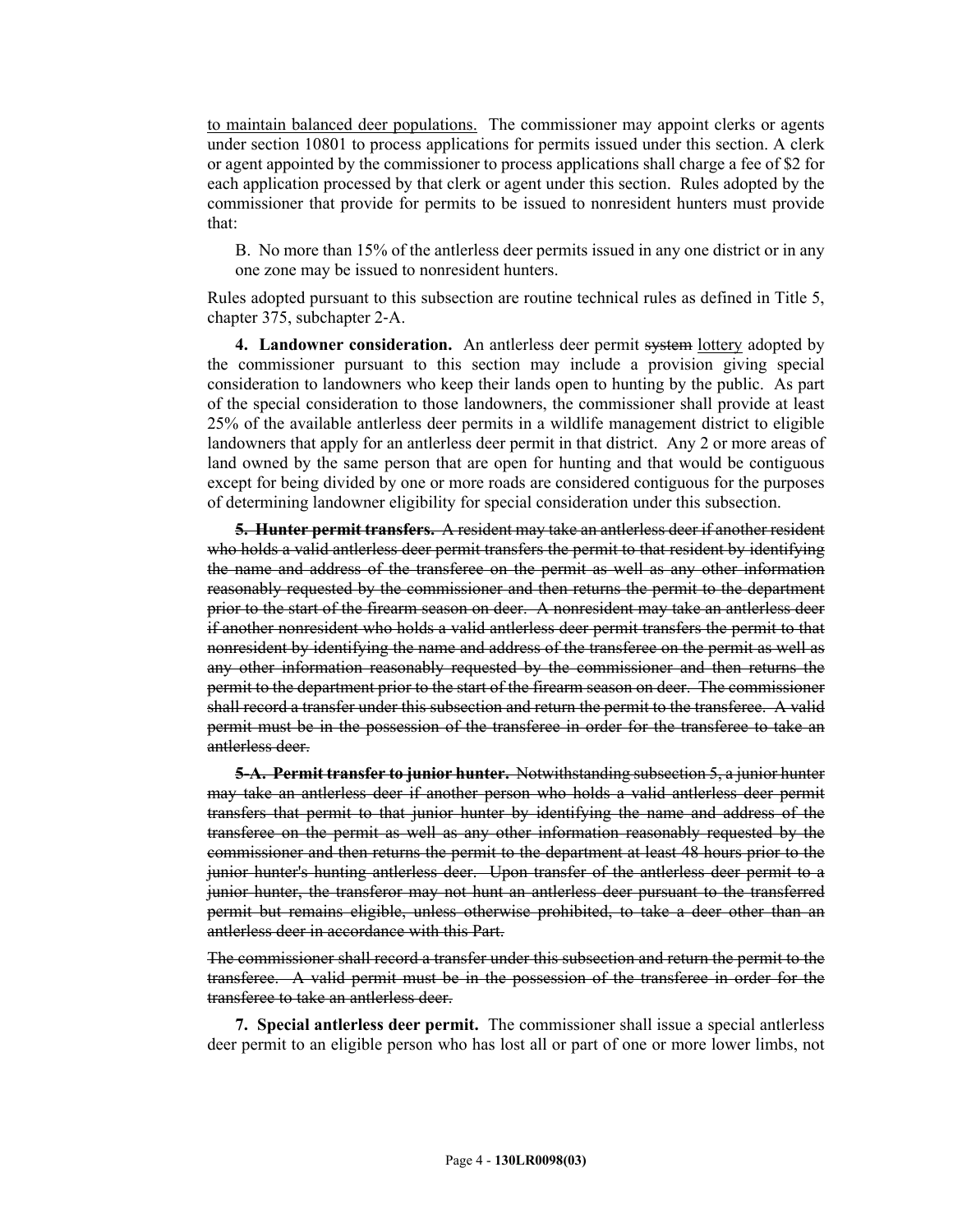including a partial foot amputation, or is suffering from the permanent loss of use of both lower limbs. The commissioner shall issue a permit upon application and after the applicant verifies that person's ambulatory disability with a letter signed by a physician confirming the person's condition. A person who is issued a special antlerless deer permit under this subsection may take an antlerless deer in any part of the State open to the taking of antlerless deer pursuant to subsection 3.

**8. Junior hunter consideration.** An antlerless deer permit system lottery adopted by the commissioner pursuant to this section may include a provision giving special consideration to persons with a valid junior hunting license. As part of the special consideration to junior hunters, the commissioner shall provide at least 25% of the available antlerless deer permits in a wildlife management district to persons with a valid junior hunting license who apply for an antlerless deer permit in that district.

**9. Fee.** The fee for an antlerless deer permit is \$12 for residents and nonresidents.

**Sec. 12. 12 MRSA §11403, sub-§2,** as amended by PL 2019, c. 325, §5, is further amended to read:

**2. Open archery season on deer.** The commissioner shall by rule establish a regular archery-only archery season beginning at least 30 days prior and extending to the beginning of the regular deer hunting season, as described in section 11401, subsection 1, paragraph A, for the purpose of hunting deer with bow and arrow only or crossbow. During the regular archery-only archery season on deer the following restrictions apply.

A. A person may not take a deer during a regular archery-only archery season unless that person uses a hand-held bow and broadhead arrow in accordance with section 11214, subsection 1, paragraph P or a crossbow in accordance with section 10953, subsection 3.

B. A person may not carry firearms of any kind while hunting any species of wildlife with bow and arrow or crossbow during the regular archery-only archery season on deer. This paragraph may not be construed to prohibit a person from carrying a concealed weapon in accordance with Title 25, section 2001‑A.

C. Except as provided in section 11109‑A, subsection 3, if a person takes a deer with bow and arrow or crossbow during the regular archery-only archery season on deer, that person is precluded from further hunting for deer during that year except as otherwise provided in law or rule.

D. Except as provided in this subsection, the provisions of this Part concerning deer are applicable to the taking of deer with bow and arrow and crossbow, including the transportation, registration and possession of deer taken by this method these methods.

A person who violates this subsection commits a Class E crime.

**Sec. 13. 12 MRSA §11701, first ¶,** as amended by PL 2019, c. 98, §2, is further amended to read:

The commissioner may establish open seasons for hunting wild turkeys, designate areas that are open to the taking of wild turkeys in any part of the State, prescribe the form and regulate the number of permits to be issued, determine the number and sex of the birds to be harvested, establish bag limits, establish permit eligibility requirements, establish legal hunting times, specify the types of weapons to be used during any open wild turkey